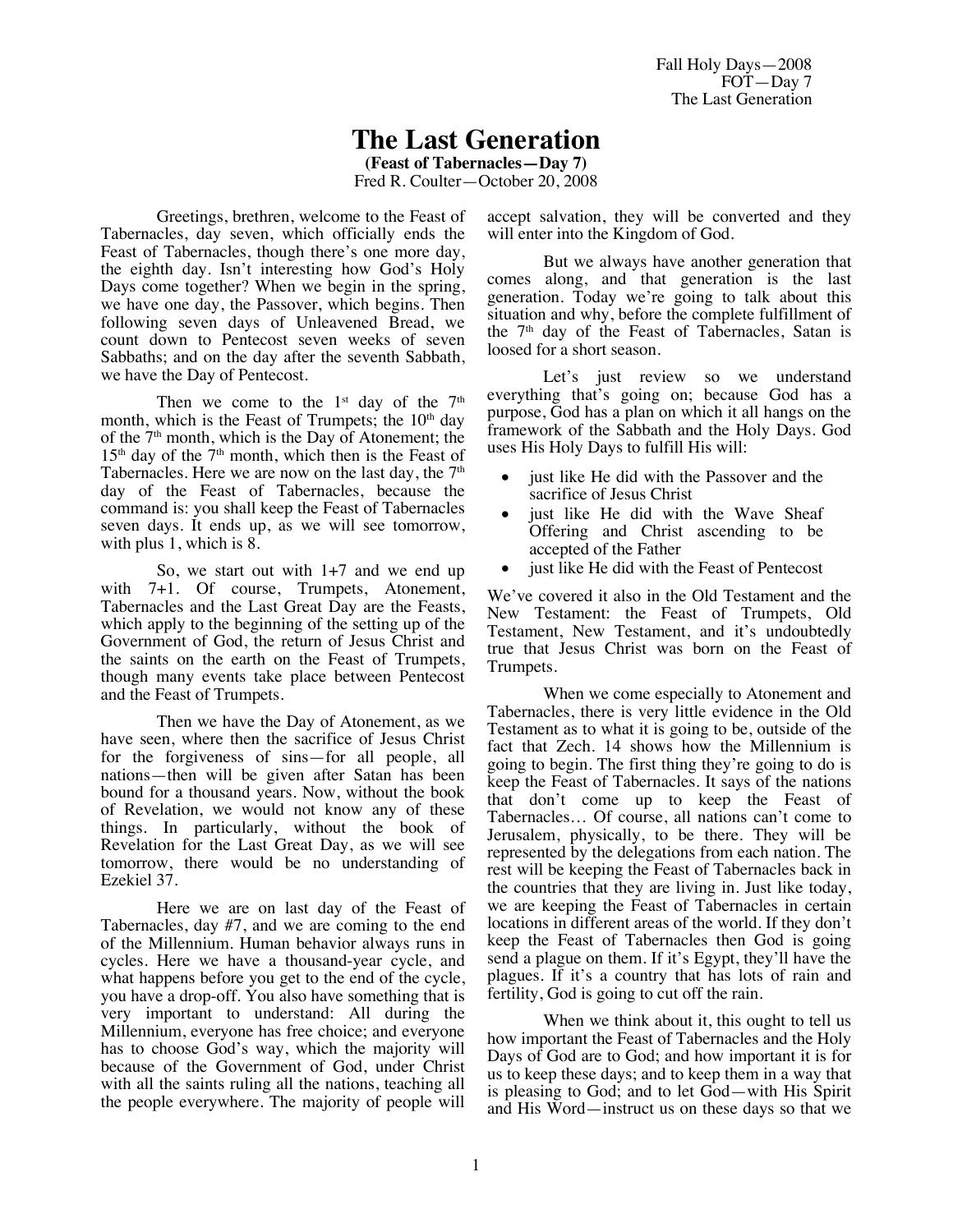can learn, to grow in grace and knowledge and understanding.

The fulfillment of the Day of Atonement is Satan being cast into the bottomless abyss. Then we have:

Revelation 20:4: "And I saw thrones; and they that sat upon them, and judgment was given to them… [we're going to judge and rule for a thousand years] …and *I saw* the souls of those who had been beheaded for the testimony of Jesus, and for the Word of God, and those who did not worship the beast or his image, and did not receive the mark in their foreheads or in their hands; and they lived and reigned with Christ a thousand years."

How all that is going to be organized, God is going to tell us that; Christ is going to reveal it to us after we're resurrected. The beginning of understanding it is when we're on the Sea of Glass after the resurrection on Pentecost and:

- we receive our new names
- we get our assignments
- we know what cities that we're going to rule over
- we know where we're going to fit into the Government of God
- then when we come down and take over the world Satan is put into the abyss

The whole Government of God is going to reach out to the whole world, fill the whole world. It's going to be full of blessings and Truth and righteousness. We'll review some of these things in just a little bit.

Verse 5—after a parenthetical statement, which we will cover tomorrow: "…This *is* the first resurrection. Blessed and Holy is the one who has part in the first resurrection; over these the second death has no power…." (vs 5-6)—*which means we have eternal life!* 

That is the covenant that we are in right now with Jesus Christ and God the Father: *the covenant of eternal life!*

"…But they shall be priests of God and of Christ, and shall reign with Him a thousand years" (v 6). *It says twice that we will reign with Christ a thousand years!* How is the world going to be organized? *We've already seen some of that but let's review a little bit of it!*

Let's see a prophecy concerning Israel. When we go back and we read these things concerning the Kingdom of God ruling on earth, and it refers to Israel, let's also understand that the other prophecies, such as Zech. 14, includes *all* the nations, as we will see in just a little bit also in the book of Malachi. Let's see how God is going to organize it:

Ezekiel 37:15: "And the Word of the LORD came to me, saying, 'And you, son of man, take a stick and write on it, "For Judah and for his companions, the children of Israel." And take another stick and write on it, "For Joseph, the stick of Ephraim, and all the house of Israel, his companions."" (vs  $15-16$ ).

It's interesting that he says *Judah* and includes them as part of the children of Israel, because they are, but also notice what it says here for Joseph, the stick of Ephraim, and *all* the house of Israel and his companions. These are the nations of Israel brought back out of captivity, returned into their lands, and here's how the government is going to be setup. This is something that is going to be a tremendous thing to behold, because we'll be part of it.

Verse 17: "'And join them to one another into one stick. And they shall become one in your hand. And when the children of your people shall speak to you, saying, "Will you not declare to us what do you mean by these?" Say to them, "Thus says the Lord GOD, 'Behold, I will take the stick of Joseph, which *is* in the hand of Ephraim, and the tribes of Israel, his companions, and I will put them with him, *even* with the stick of Judah, and will make them one stick, and they shall be one in My hand'" 'And the sticks *on* which you write shall be in your hand before their eyes. And say to them, "Thus says the Lord GOD…"'" (vs 17-21). *Here is the meaning of taking the two sticks*:

"…'Behold, I will take the children of Israel from among the nations where they have gone… [God is going to bring them back] …and will gather them on every side, and will bring them into their own land. And I will make them one nation in the land on the mountains of Israel, and one king shall be king over them all. **And they shall no longer be two nations, nor shall they be divided into two kingdoms any more at all'''** (vs 21-22).

Remember this part of the Scriptures when someone gives you the argument that *all* twelve tribes are Jews and they're all one nation. *NO!* It clearly says, as we put together the other Scriptures, until the time comes that Christ returns and regathers Israel—there are many other prophecies that show that—*they are two nations*. They are separate, and have been ever since the revolt against Rehoboam after the death of Solomon. Then the ten tribes were given to Jeroboam and they went off into captivity first.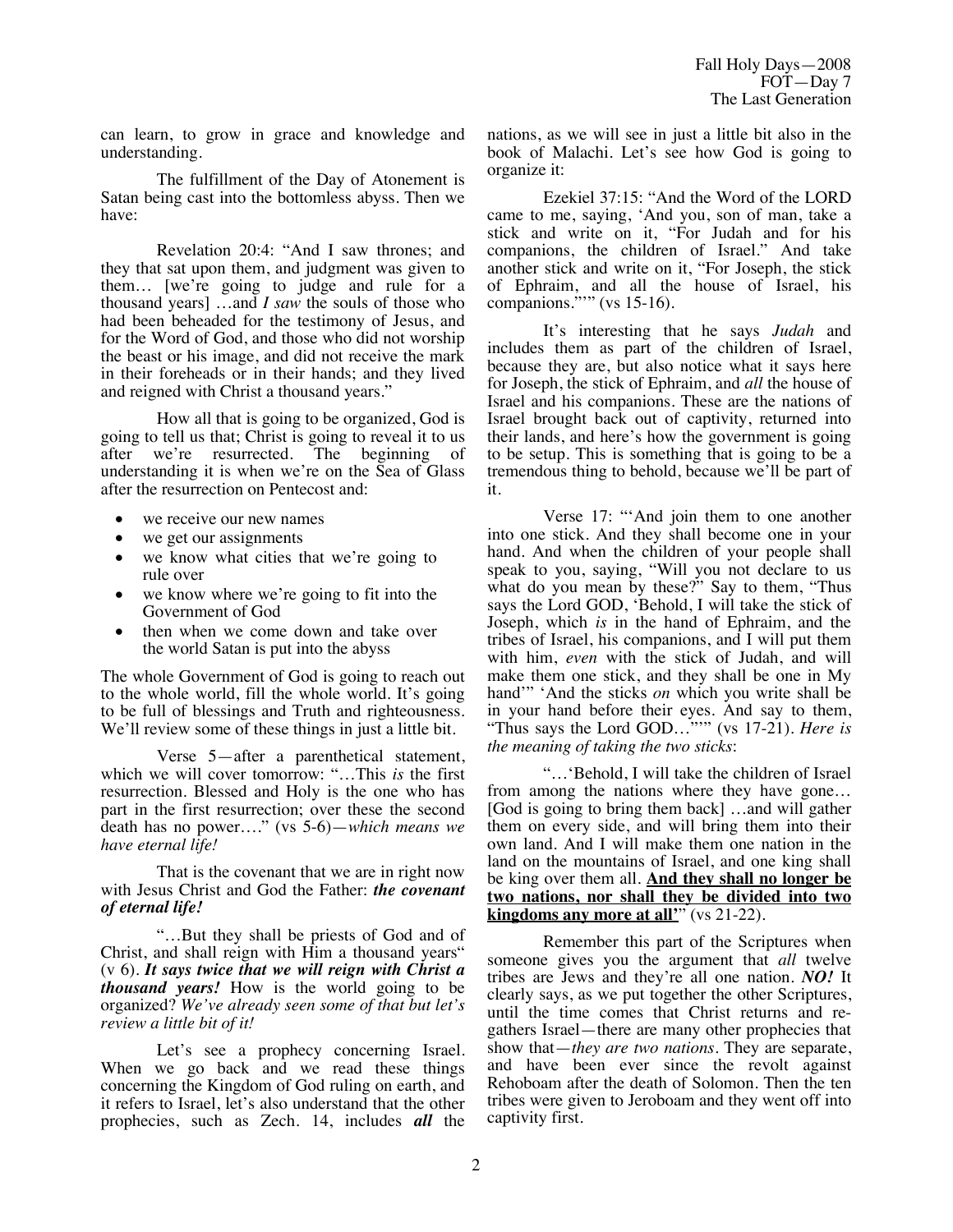## "…**they shall no longer be two nations, nor shall they be divided into two kingdoms any more at all**…" (v 22).

This is in the Jewish Bible, written in Hebrew; I wonder why they don't understand that? Well, it's because they don't accept the New Testament; they don't accept Jesus Christ—so they're blinded. They're blinded with the *superiority complex* that *they* constitute all the twelve tribes of the children of Israel, which is not true.

Verse 23: "Nor shall they be defiled with their idols, nor with their detestable things, nor with all of their transgressions. But I will save them out of all their dwelling places, wherein they have sinned, and will cleanse them. And they shall be to Me for a people, and I will be their God."

That's quite a tremendous thing! We can look for that to happen. We'll be part of making it happen.

Verse 24: "And David My servant *shall be* king over them. And there shall be one shepherd to all of them. And they shall walk in My ordinances and obey My laws, and do them."

That's what the unity of Scripture is all about between the Old Testament and the New<br>Testament, the continuity of keeping the Testament, the continuity of keeping the commandments of God. In the New Testament, under the New Covenant, we have to keep them with all our heart, mind, soul and being, motivated from the Spirit of God.

This is what they are going to learn. This is what they are going to come to understand, because they will be under a New Covenant, which is different from the covenant that we are under today. There's the New Covenant for the Church and there is the New Covenant for Israel when they are brought back out of captivity.

Verse 25: "And they shall dwell in the land that I have given to Jacob My servant, the land in which your fathers have dwelt. And they shall dwell in it, even they and their children, and their children's children **forever**…." *God didn't reveal that it would be for a thousand years, but forever!*

"…And My servant David *shall be* their ruler forever…. [if they attain to the Kingdom of God it shall be] …Moreover I will make a covenant of peace with them…." (vs 25-26).

A new covenant that has not been yet made with the children of Israel and the children of Judah. That won't take place until the beginning of the Millennium.

"…It shall be an everlasting covenant with

them…. [for eternal life] …And I will place them, and multiply them, and will set My sanctuary in their midst forever. And My tabernacle shall be with them. Yea, I will be their God, and they shall be My people. And the nations shall know that I the LORD do sanctify Israel, when My sanctuary shall be in their midst forever." (vs 26-28).

Jer. 31—let's see something very similar to that, which shows that He's going to make a new covenant with them when they return. This will go all the way through the thousand-year reign of Jesus Christ and the saints.

Jeremiah 31:31: "'Behold, the days come,' says the LORD, 'that I will make a new covenant with the house of Israel, and with the house of Judah… [there's another good place to remember] …not according to the covenant that I made with their fathers in the day I took them by the hand to bring them out of the land of Egypt; which covenant of Mine they broke, although I was a husband to them,' says the LORD; 'but this *shall be* the covenant that I will make with the house of Israel: After those days,' says the LORD, 'I will put My Law in their inward parts, and write it in their hearts; and I will be their God, and they shall be My people. And they shall no more teach each man his neighbor and each man his brother, saying, "Know the LORD"; for they shall all know Me, from the least of them to the greatest of them,' says the LORD…." (vs 31-34)—*because He's going to be on the earth!*

"…'For I will forgive their iniquity, and I will remember their sins no more.' Thus says the LORD, who gives the sun for a light by day and the ordinances of the moon and of the stars for a light by night, who stirs up the sea when its waves roar; (the LORD of hosts *is* His name), 'If those ordinances depart from Me,' says the LORD, 'the seed of Israel also shall cease from being a nation before Me forever" (vs 31-36).

God is swearing on His existence; on His creation, that yes, He is going to do this. *This is a tremendous promise! This is really fantastic!*

Verse 37: "Thus says the LORD, 'If the heavens above can be measured, and the foundations of the earth below can be searched out, I will also cast off all the seed of Israel for all that they have done,' says the LORD. 'Behold, the days come,' says the LORD, 'that the city shall be built to the LORD from the Tower of Hananeel to the Corner Gate. And the measuring line shall yet go before it to the hill Gareb, and shall go around to Goath. And the whole valley of the dead bodies, and of the ashes, and all the fields to the brook of Kidron, to the corner of the Horse Gate toward the east, *shall*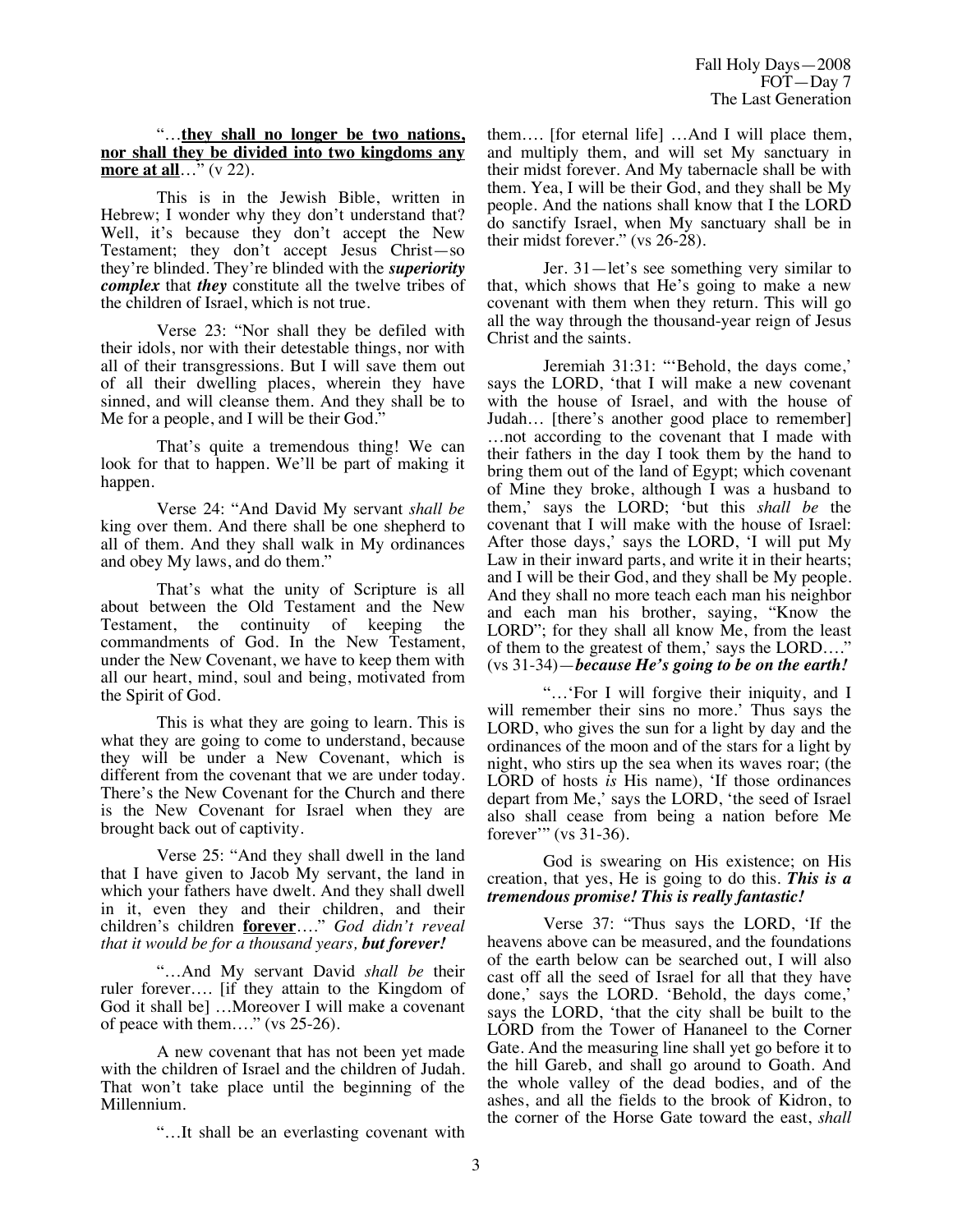*be* Holy to the LORD. It shall not be plucked up nor thrown down any more forever" (vs  $37-40$ ).

Now this is a very significant thing because what He's talking about here in the Valley of Hinnom in the Brook of Kidron; that's where they sacrificed their children to the pagan gods when the children of Israel sinned against God just before they were kicked out.

Let's see what God is also going to do, because there has to be a change. People cannot continue with the same nature that they have. There must be a change of mind, of heart, of thought and everything that people do, and that comes with conversion. Here's what He's going to do:

Ezekiel 36:22: "'Therefore, say to the house of Israel, "Thus says the Lord GOD, 'I do not do *this* for your sake, O house of Israel, but for My Holy name's sake… [because He said He would] …which you have profaned among the nations where you went. And I will sanctify My great name, which was profaned among the nations, which you have profaned in their midst. And the nations shall know that I *am* the LORD,' says the Lord GOD…"'" (vs 22-23).

What's important to understand is: What comes to Israel and comes to Judah also goes to the nations. If it says they nations shall know the Lord, that means that they're also being called to conversion. So, here's the whole world—*all* the world now. A thousand years living under the Government of God and people who are converted, who at the end of their lives instead of dying and being buried, are then entering into the Kingdom of God.

Verse 24: "For I will take you from among the nations and gather you out of all countries, and will gather you into your own land. And I will sprinkle clean waters upon you, and you shall be clean. I will cleanse you from all your filthiness and from your idols. And I will give you a new heart, and I will put a new spirit within you…. [conversion] …And I will take away the stony heart out of your flesh, and I will give you a heart of flesh" (vs 24-26).

So, the nature of *all* people then is going to be changed and that refers to the time as we find in Acts 3, the 'restoration of all things.' People will be given a nature more like the nature that Adam and Eve had when they were created. God is going to make it so that even their physical minds—their spirit, their attitude—and *everything is going to be changed and then improved with conversion!* This is going to be something! This is really going to be amazing!

Verse 27: "And I will put My Spirit within you and cause you to walk in My statutes, and you shall keep My ordinances and do *them*." *That's conversion!*

We are going to be the ones who will be superintending this and making sure that it is done. So, we have a great calling to do; and this is going to go on through all the Millennium.

Verse 28: "And you shall dwell in the land that I gave to your fathers…."—*which includes wherever Israel is today,* because that's what He gave to Abraham, Isaac and Jacob. Not just that little area in the Middle East, that's a very small area. But wherever modern Israel is today.

"…And you shall be My people, and I will be your God. I will also save you from all your uncleannesses, and I will call for the grain, and will increase it, and will lay no famine upon you. And I will multiply the fruits of the tree and the increase of the field, so that you shall never again receive the curse of famine among the nations" (vs 28-30).

Something else is going to happen that has never happened in the whole history of Israel, and it cannot happen until God makes it possible. We'll understand a little bit more about that tomorrow.

Verse 31: "And you shall remember your own evil ways, and your doings that *were* not good, and shall loathe yourselves in your own sight for your iniquities and for your abominations."

God is going to grant them repentance, *the graciousness of God leads you to repentance* (Rom. 2:4). Lest Israel think, 'I deserve this.' *NO!* He says:

Verse 32: "'I do not do *this* for your sake,' says the Lord GOD, 'be it known to you. Be ashamed and confounded for your ways, O house of Israel.' Thus says the Lord GOD, 'In the day that I cleanse you from all your iniquities, I will also cause *you* to dwell in the cities, and the waste *places* shall be rebuilt. And the wasteland shall be tilled, instead of being desolate before all who pass by. And they shall say, "This land that was desolate has become like the Garden of Eden…."'" (vs 32-35). *The restoration of all things!*

"'…And the wasted, desolate and ruined cities now *are* fenced and inhabited.' And the nations that are left all around you shall know that I the LORD build the ruined *places and* planted that which was desolate. I the LORD have spoken it, and I will do it" (vs 35-36).

That's really going to be quite a thing! Let's also see how this is going to be. Quite a fantastic thing that is taking place.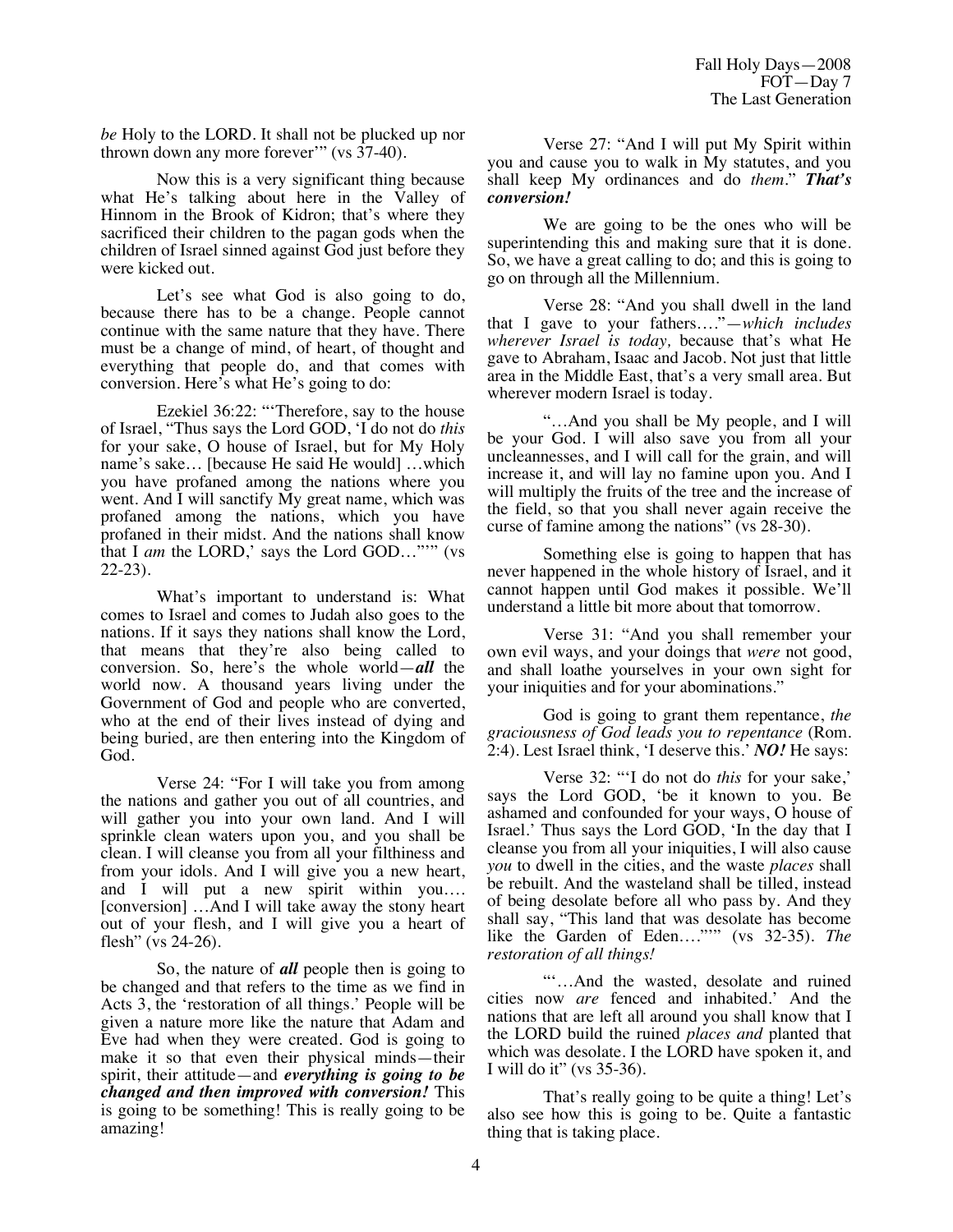Isa. 65 we've also always applied to the Last Great Day on how long people will live. But let's apply it also to the Millennium, because there has to be a time to end the life of an individual who does not accept God's way and rejects salvation all during the Millennium.

There has to be a time when those who are righteous are counted worthy to enter into the Kingdom of God. Perhaps it will be very much like it is when Jesus Christ returns and the seventh trump is sounded. 'The dead in Christ shall rise *first.* Then we who remain and are alive shall be caught up in the air together with them and we shall be changed.'

So, there would be very little reason at all for those who have been righteous, who have repented, been baptized, received God's Holy Spirit, and maybe they were baptized at age 20 and they lived to be a hundred years.

Here they have 80 years of righteousness as showing and demonstrating that they love God, that they will always serve God and now they have, through the operation of God, qualified for salvation. As I've said before, why not have at Sabbath services a 'going out' party; a 'going out' service. This week we're going to have so many, we could say, going out service for so-and-so, and so-and-so, and so-and-so. Then right during that service, while we as spirit beings pray for them and lay hands on them to finalize the covenant that they were with to receive eternal life, that they are changed from flesh to spirit and enter into the Kingdom of God.

This is going to be very spectacular for everyone to see and to witness. Also, as a witness, it is going to give them the desire to want to receive eternal life. However, as we're going to see, toward the end of the Millennium—the last generation may have some other thoughts.

Isaiah 65:17: "For behold, I create new heavens and a new earth…." *That's not the new heavens and new earth of Rev. 21 & 22.* This is the renewing of the earth and the heavens and everything like that after all the wars that have gone on leading up to the return of Jesus Christ. He's going to have to make the world new. He's going to have to make the heavens around the earth new. That's what it's talking about.

"…And the former things will not be remembered, nor come to mind. But be glad and rejoice forever *in that* which I create; for behold, I create Jerusalem a rejoicing, and her people a joy. I will rejoice in Jerusalem, and I will joy in My people; and the voice of weeping will no more be heard in her, nor the voice of crying" (vs 17-19). *This is one of the reasons that we also apply it to the second resurrection or the Last Great Day!* 

Verse 20: "There will not be an infant who lives but a few days, nor an old man that has not filled his days, for the child will die a hundred years old; but the sinner *who is* a hundred years old shall be accursed."

When that transformation takes place, it has to be sort of an instantaneous death of the physical body, and that then being wholly consumed into a new spiritual body. As in Adam we all die! This is probably the operation that's going to take place, and that's why it says we'll die a hundred years. The rest of the Bible has to interpret, what happens after that? *When they become spirit beings, they enter into the Kingdom of God to live forever!*

The sinner, who is a hundred and dies is going to be accursed. All during the Millennium the only ones who are buried are the sinners. Why is that? *Because the sinners who have committed the unpardonable sin obviously are not going to enter into the Kingdom of God.* We know from Rev. 20, all those who've committed the unpardonable sin are going to be cast into the Lake of Fire, which is their second death! When the sinner dies 'accursed' that's his first death. When that takes place everyone is going to know this person rejected salvation; this one did not listen to God. There will be part of that all interspersed through all during the Millennium.

Verse 21: "'And they will build houses and live *in them*; and they will plant vineyards and eat their fruit. They will not build, and another live *in them*; they will not plant, and another eat; for like the days of a tree *are so will be* the days of My people, and My elect will long enjoy the work of their hands…. [a hundred years is long] …They will not labor in vain, nor bring forth children for calamity. For they *are* the seed of the beloved of the LORD, and their offspring with them. And it shall come to pass, before they call, I will answer; and while they are still speaking, I will hear. The wolf and the lamb will feed together, and the lion will eat straw like the ox; and dust *will be* the food of the serpent. They will not hurt nor destroy in all My Holy mountain,' says the LORD" (vs 21-25) *everything referring to the way of God, the plan of God during the Millennium and so forth!*

Micah 4 also tells us how it's going to be during the Millennium and how the people are going to live. It also tells us something else that's important to understand, which is that right at first, all nations are not going to submit themselves to the authority and rule of the Kingdom of God. There's going to be a little persuasion that has to take place.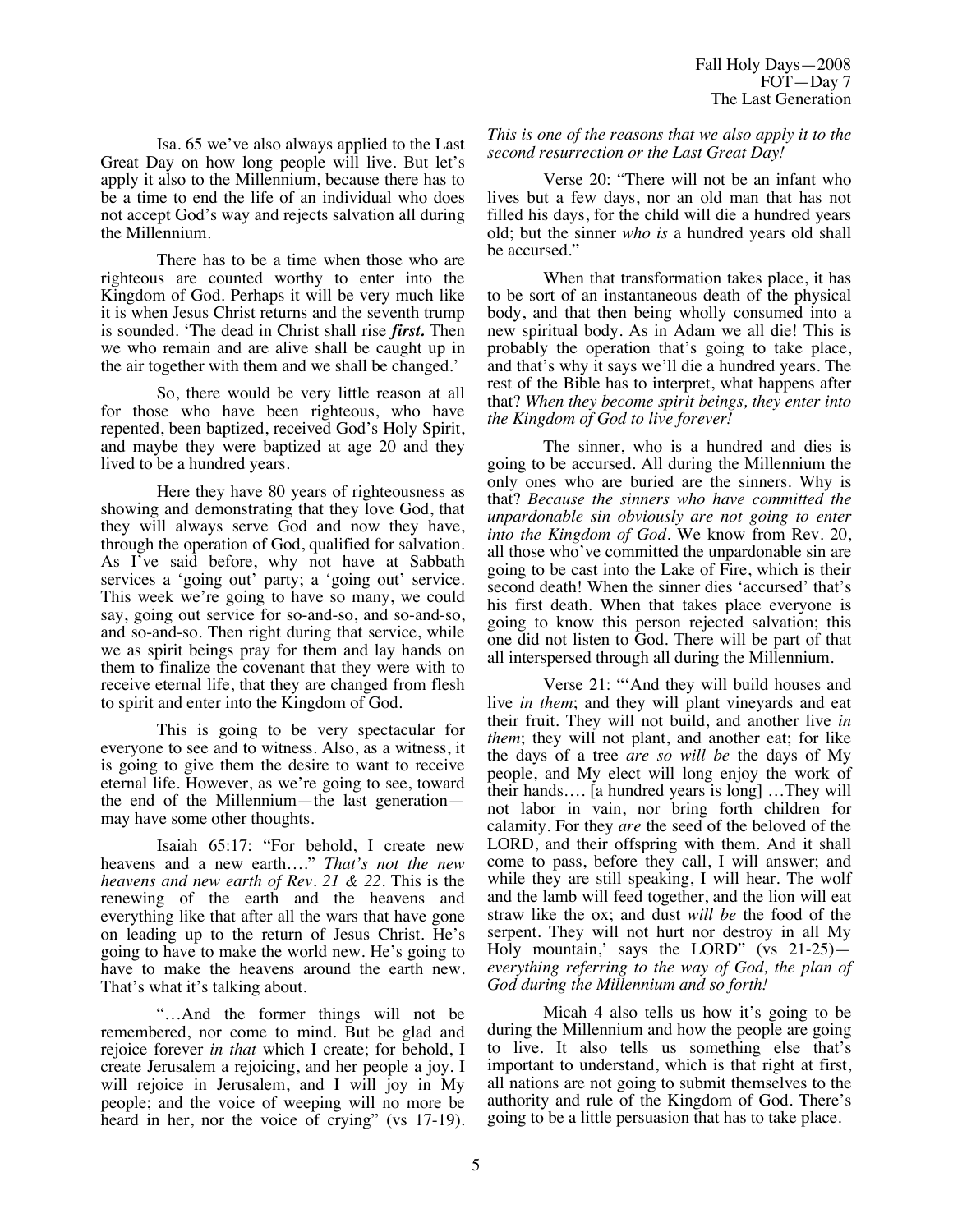Micah 4:1: "But it shall be in the last days *that* the mountain of the house of the LORD shall be established in the top of the mountains, and it shall be exalted above the hills; and people shall flow unto it. And many nations shall come and say, 'Come and let us go up to the mountain of the LORD… [go up to Jerusalem] …and to the house of the God of Jacob...."  $(vs 1-2)$ .

We saw how that the temple is going to be during the Millennium, with a great canopy over Jerusalem. They won't go into the city, but they will come *up* to Jerusalem. They won't go into the place that is reserved only for spirit beings. But they will come up to Jerusalem.

"'…And He will teach us of His ways, and we will walk in His paths'—for the Law shall go forth out of Zion, and the Word of the LORD from Jerusalem" (v 2)—*and we're going to be the ones carrying that out!*

This is going to solve all the problems of mankind. Remember, as I've stated over and over again, man thinks he can do it his way, with his religions, with his politics. But remember this: *You cannot solve the spiritual problems on your own, man's way, it must be God's way! It must be through Jesus Christ!* Any other way, it's just not going to work.

Now look what's going to happen here,  $v$  3: "And He shall judge among many people, and will rebuke strong nations afar off…

Even though Christ is on the earth, even though many nations have repented, and they're sending their representatives up to find out how to live, what are the Laws of God, what do we need to teach the people, and we go back with them and we say 'Here is the way it is, thus says the Lord.' That's the way it's going to be. Now, there's some strong nations that won't want to submit, so here's a little 'friendly persuasion' that's going to take place.

"…and **they shall**… [they're going to learn because there's going to be a war against them] …beat their swords into plowshares, and their spears into pruning hooks. Nation shall not lift up a sword against nation, **neither shall they learn war anymore"** (v 3). That's the whole history of man: war, *war, war!*

I know it always just stuns me when I go through the synopsis of the world history in *Langer's Encyclopedia of World History*. There's nothing but war! power controls! struggle control! false religions! *It is just absolutely mind-blowing!* It all goes back to Satan, who's the author of war, because he's the one who started the first war against God and was cast back to the earth.

Verse 4: "But they shall sit each one under his *own* vine and under his *own* fig tree; and no one shall make them afraid; for the mouth of the LORD of hosts has spoken."

That's how it's going to be done. I think we're going to find that all this modern age and everything that we have today and all the fantastic prognostications, as we have seen, that those like Ray Kurzweil want to do to make man immortal are just absolutely worthless and wretched and will come to nothing. Only God's way will work. That's why we're going to teach them God's way.

Let's also see how God is going to take care of those nations that rebel. He has to persuade them. We will know and understand that this is interpreting Micah 4 and Isa. 2 on how He's going to rebuke those nations till they know that God *is* God!

Ezek. 38:1—in this particular case, parts of these prophecies apply to cyclical things within history. Part of it applies to the whole invasion of the Mongols who came and were stopped at the doors of Europe. Part of it applies to the things that occurred in WWII. Part of it is going to apply again after the Millennium starts. These nations will not submit to God and He has got to show them that He *is* God. In Ezek. 38 & 39, we find a very important thing for us to realize and understand that's going to happen.

Ezekiel 38:1: "And the Word of the LORD came to me, saying, 'Son of man, set your face against Gog, the land of Magog, the chief ruler of Meshech, and Tubal, and prophesy against him'" (vs 1-2).

The wave of that before the return of Christ, we find in Rev. 8 & 9 when the wave of the kings of the East take place. Then we have another wave of them when we come to Rev. 16. Here's the final wave of them. It's going to be very difficult to persuade all these nations of the East and the North, to submit to the Kingdom of God. So, here are the 'friendly persuaders'—not too friendly persuaders that are going to take place.

Verse 3: "And say, 'Thus says the Lord GOD, "Behold, I *am* against you, O Gog, the chief ruler of Rosh, Meshech and Tubal. And I will turn you back, and put hooks into your jaws, and I will bring you out, and all your army, horses and horsemen, all of them clothed most gorgeously, a great assembly *with* buckler and shield, all of them swordsmen; Persia, Ethiopia, and Libya with them…"'" (vs 3-5). *The Libya that is in the Middle East, not the nation that is in northern Africa!*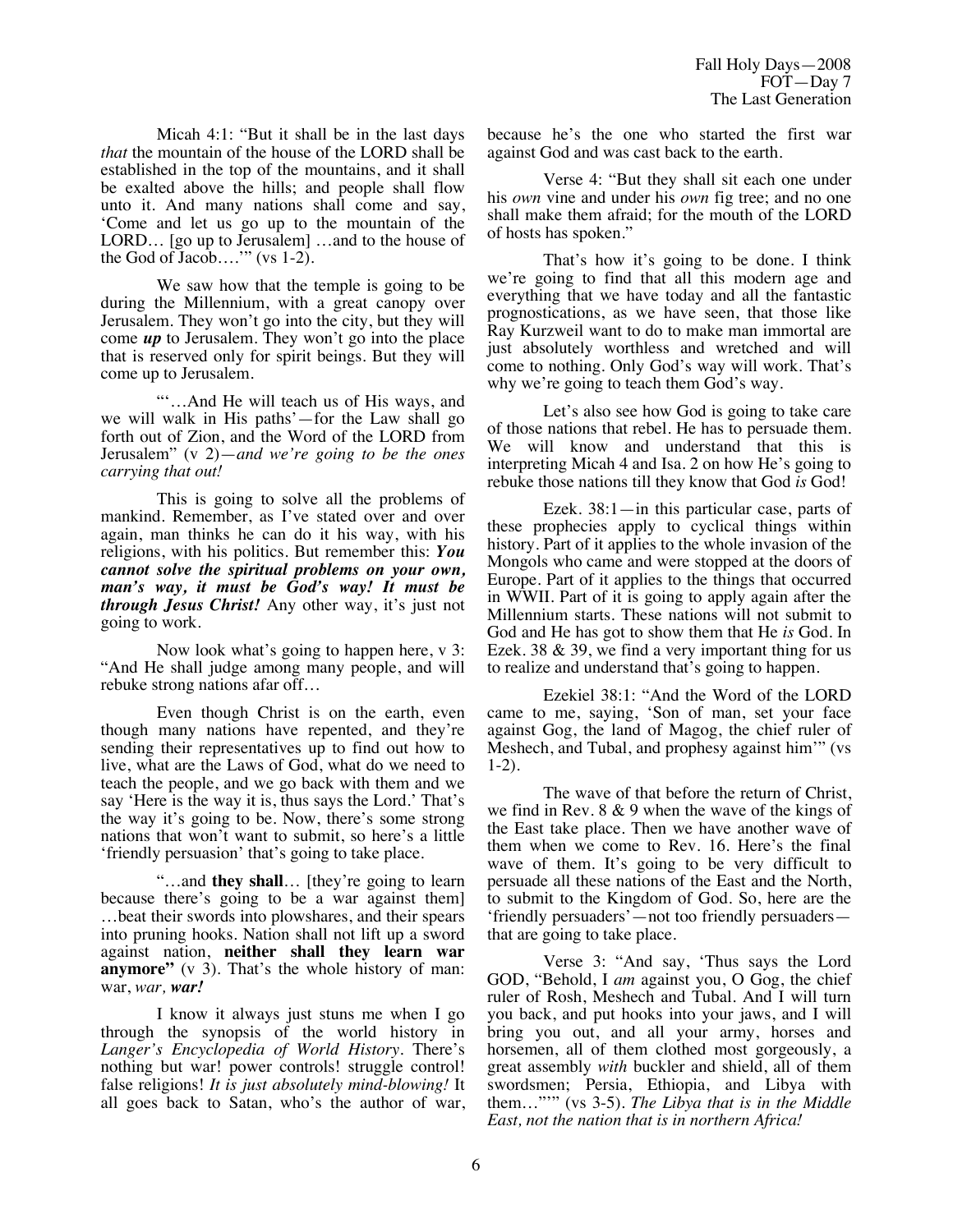"…all of them *with* shield and helmet; Gomer and all his bands; the house of Togarmah *from* the uttermost parts of the north, and all his bands; *and* many people with you. Be prepared; yea, prepare for yourself, you and all your assembly that are assembled about you, and be a guard for them"  $(vs 5-7)$ .

This is what's going to happen, v 8: "After many days you will be summoned. In the latter years you shall come into the land restored from war…" *That is Israel brought back to the area that God originally gave to David called the Holy Land!*

"'…gathered out of many people, on the mountains of Israel, which have always been waste. (But she has been brought out of the nations, and they shall dwell securely, all of them.) And you shall go up, coming like a storm. You shall be like a cloud to cover the land, you and all your bands, and many people with you.' Thus says the Lord GOD, 'And it shall be in that day that things shall come into your heart, and you shall devise an evil plan. And you shall say, "I will go up to the land of unwalled villages…."'" (vs 8-11).

There won't be any defenses there. There won't be any need for defensive walls or things like that, because God will be the one Who will defend them.

"…I will go *to* those that are at rest [the Millennium], who dwell securely, all of them dwelling without walls, and there are no bars nor gates to them'" (v 11).

They're living out here in their countries all destitute, because they haven't submitted to God, not keeping the Feast of Tabernacles, so they're getting no rain, they're getting plagues. Still they don't repent to God. So, they say, 'All right, let's go up, let's gather the armies, let's go take it'; *God is going to absolutely destroy them!*

Verse 22: "'And I will judge him with pestilence and with blood. And I will rain upon him, and upon his bands, and upon the many people with him, an overflowing shower, and great hailstones, fire and brimstone…. [they didn't learn the lesson of Rev. 16] …Thus I will magnify Myself and sanctify Myself. And I will have Myself known in the eyes of many nations, **they shall know that I** *am* **the LORD'**" (vs 22-23).

This is going to take place right at the beginning of the Millennium. It's important for us to understand the flow of everything to where we come to the end so we know what's going to happen and why these events are going to take place.

Let's see why God does this, and why it happens at the beginning of the Millennium; and then we will take a review of what's going to happen all during the Millennium.

Ezekiel 39:1: "Therefore, son of man, prophesy against Gog and say, 'Thus says the Lord GOD, "Behold, I *am* against you, O Gog, the chief ruler of Meshech and Tubal. And I will turn you about, and lead you on. And I will bring you up from the uttermost parts of the north, and I will bring you against the mountains of Israel. And I will strike your bow out of your left hand, and will cause your arrows to fall out of your right hand. You shall fall on the mountains of Israel, you and all your bands, and the people with you. I will give you for food to the birds of prey of every kind, and *to* the beasts of the field. You shall fall upon the face of the open field, for I have spoken  $i$ t," says the Lord G $\hat{OD}$ . "And I will send a fire on Magog, and on those who dwell in the isles. And **they shall know that I** *am* **the LORD''"** (vs 1-6).

God does all of this so that men—through their own devices and their own connivings and wanting to take and destroy and not submitting to the government of God under Jesus Christ—which is coming out of Jerusalem to the whole world. God is going to make them an example; and God is going to do it so the nations will *know* that God *is God!* Now, you have to also say, some people are very, very stubborn and hard to get the point.

Verse 7: "And I will make My Holy name known in the midst of My people Israel. And I will not *let them* profane My Holy name any more. Then the nations shall know that **I** *am* **the LORD, the Holy One in Israel**."

Read all the way through Ezek. 38 & 39, God does this *so they will know that He is the Lord*.

Verse 8: "'Behold, it is coming, and it shall be done,' says the Lord GOD. 'This *is* the day of which I have spoken." It's going to be really something!

Verse 11: "'And it will be in that day that I will give to Gog a *burial* place there in Israel—the valley of those who pass by, east of the sea. And it shall block off those who pass by. And there they shall bury Gog and all his multitude. And *they* shall call *it*, The Valley of the Multitude of Gog. And the house of Israel shall bury them, to cleanse the land, seven months. And all the people of the land shall bury them, and it shall be to them a *day of* renown, **the day that I shall be glorified**,' says the Lord GOD" (vs 11-13).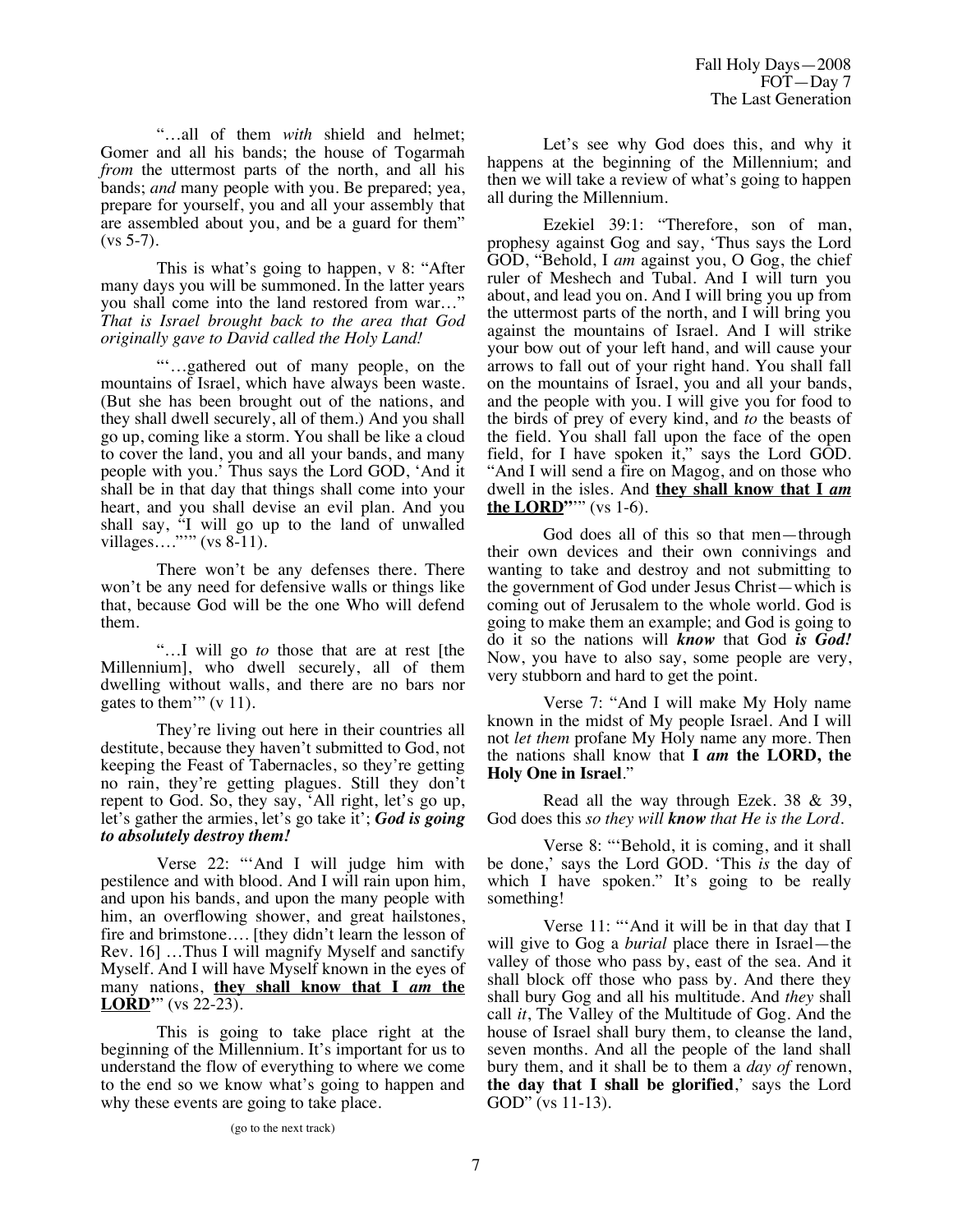Verse 21: "And I will set My glory among the nations, and all the nations shall see My judgments which I have executed, and My hand that I have laid on them."

This is going to be a dramatic thing. When that is done, then we usher in more of the Kingdom of God; more of the things that God wants us to know and to do.

Let's read about what the Millennium is going to be like. This is the last war, at the beginning of the Millennium. We're going to see that Gog and Magog were so infamous that God is going to take part of Gog and Magog and use that for a special place for sinners to go. Here's what it's going to be like all during the Millennium, very similar to what we read in Isa. 65.

Isaiah 11:1: "And there shall come forth a shoot out from the stump of Jesse, and a Branch shall grow out of his roots." *That's talking about Jesus' first coming, then it blends into His second coming!*

Verse 2: "And the Spirit of the LORD shall rest upon Him, the Spirit of wisdom and understanding, the Spirit of counsel and might, the Spirit of knowledge and of the fear of the LORD. And His delight shall be in the fear of the LORD. And He shall not judge according to the sight of His eyes, nor after the hearing of His ears. But with righteousness He shall judge the poor, and shall reprove with equity for the meek of the earth. And He shall strike the earth with the rod of His mouth, and with the breath of His lips He shall slay the wicked" (vs 2-4). *There we have a combination of the first and second coming altogether!*

Verse 5: "And righteousness shall be the girdle of His loins, and faithfulness the girdle of His reins. Also the wolf shall dwell with the lamb… [that ties in with what we read in Isa. 65] …and the leopard shall lie down with the kid… [instead of killing it and taking it up in a tree and eating it.] …and the calf and the cub lion and the fatling together; and a little child shall lead them. And the cow and the bear shall feed; their young ones shall lie down together; and the lion shall eat straw like the ox. And the suckling child shall play on the hole of the asp, and the weaned child shall put his hand on the viper's den. 'They shall not hurt nor destroy in all **My Holy mountain**… [the Government of God] …**for the earth shall be full of the knowledge of the LORD, as the waters cover the sea**" (vs 5-9).

*That's really something!* That's the way it's going to be. How outstanding, brethren! Now let's look and see how they're going to be taught.

A man wrote in and said, 'Will we be visible to the people that we are teaching? *or* Will we be invisible'? *We will be visible, and we will show them God's way!*

Isaiah 30:19: "For, O people, who dwell in Zion at Jerusalem, you shall weep no more; He will be very gracious to you at the voice of your cry. When He hears it, He will answer you. And though the LORD gives you the bread of adversity and the water of affliction, yet, **your teachers shall not be removed into a corner any more, but your eyes shall see your teachers**" (vs 19-20).

This is going to lead to a few problems, as we will see, at the end of the Millennium; because here's what's going to happen:

Verse 21: "And your ears shall hear a word behind you, saying, 'This *is* the way, walk in it,' when you turn to the right hand and when you turn to the left." *They are going to be taught! They are going to know!*

Let's think about how absolutely wealthy and filled with all kinds of things that this world is going to be during the Millennium. It's going to be in such way that it is also going to effect human nature. The further that the people are removed from the setting up of the Kingdom of God, and the last war with Gog and Magog, the more they're going to get settled into a routine in the Millennium.

Let's see some of the instructions that are given to us, as well as some of the instructions that are going to be given to the people.

Isaiah 51:1: "'Hearken to Me, you who follow after righteousness, you who seek the LORD: Look to the Rock *from which* you were cut, and to the hole of the pit *from which* you were dug. Look to Abraham your father, and to Sarah *who* bore you; for I called him alone, and blessed him, and made him many.' For the LORD shall comfort Zion; He will comfort all her waste places; and He will make her wilderness like Eden…" (vs 1-3).

So again, many references that during the Millennium the whole earth is going to be like Eden.

Now, many of you have flown in planes and I do quite frequently in my traveling. I look down on the earth and 10%, is populated; 90% of the land is given to forests and mountains and to deserts and things like this. Now just picture the whole world as a Garden of Eden. How many billions can this world support? With God's grace, His blessing, for a thousand years it's going to be absolutely tremendous! It's going to be something!

"'…and her desert like the garden of the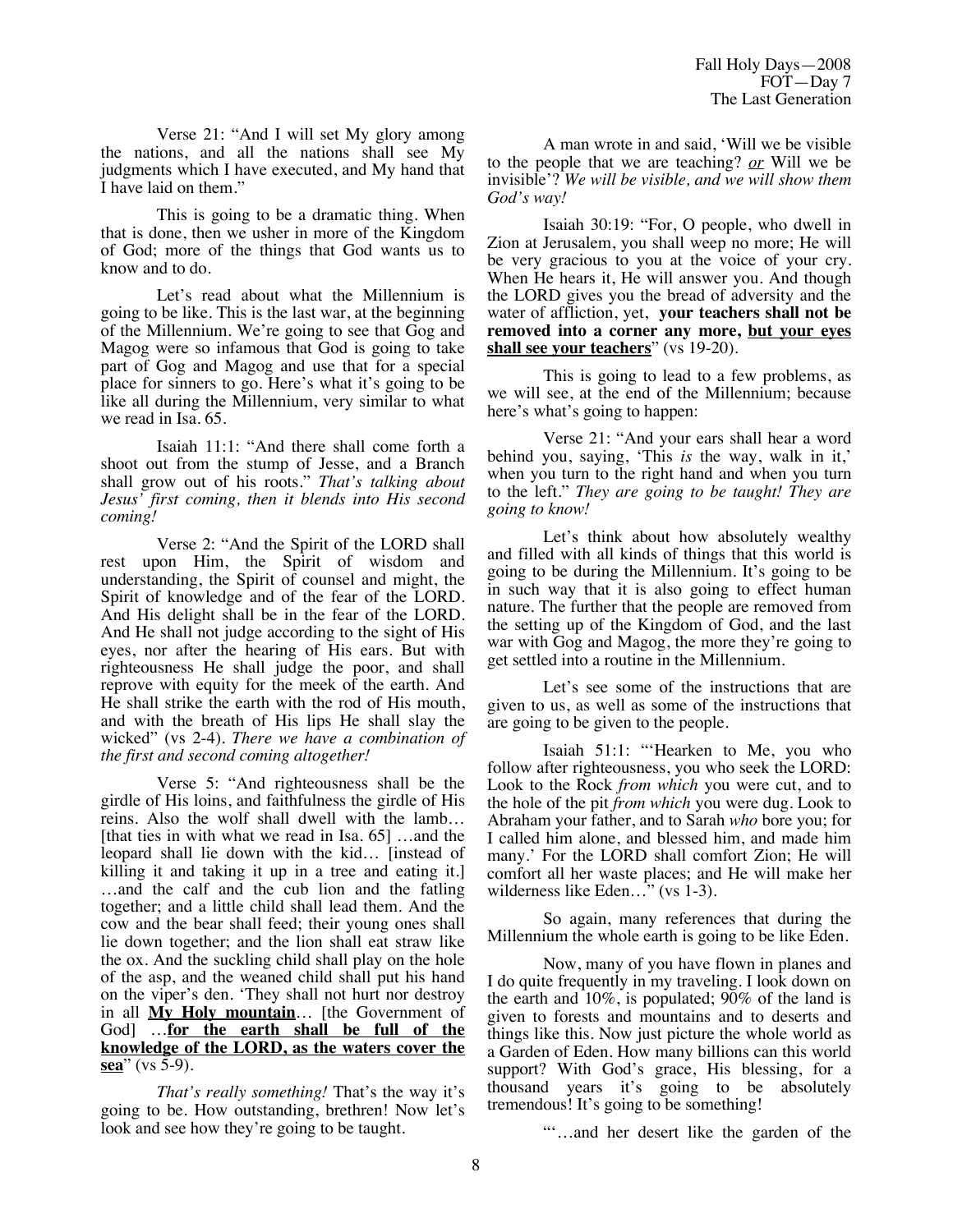LORD…. [it's going to be all transformed it says in other places the desert is going to bloom] …Joy and gladness shall be found in it, thanksgiving and the voice of melody. 'Hearken to Me, My people; and give ear to Me, O My nation; for instruction shall proceed from Me, and I will make My justice as a light to the people. My righteousness *is* near…'" (vs 3-5). *So there's always going to be access to the righteousness of God!*

"…My salvation has gone out, and My arms shall judge the people; the isles shall wait upon Me, and on My arm they shall trust. Lift up your eyes to the heavens, and look upon the earth beneath… [because this is going to be part of it] …for the heavens shall vanish away like smoke, and the earth shall become old like a garment; and its inhabitants shall die in the same way…. [that's the wicked in the Lake of Fire] …But **My salvation shall be forever**, and **My righteousness shall not be abolished**" (vs 5-6).

Tremendous what God has said here. All of these things have to do with our serving and loving God and doing the things that He wants us to do.

There's going to be such economic power; there's going to be such economic things going on that it's going to be almost unbelievable. It's going to be the greatest time in the history of all mankind. God is going to give them every blessing, every physical thing in addition to opportunity for salvation.

- they are not going to be hungry
- they are not going to suffer famine
- there will not be any crime
- there aren't going to be any policemen around in the sense that we know today
- no prisons
- no jails
- no hospitals
- it's going to be perfect the way God wants it to be

As we look at it here, and all of these things will be here.

Isaiah 60:15: "Instead of being forsaken and hated, so that no one passes through, I will make you an eternal excellency, a joy of many generations. You will also suck the milk of nations, and suck the breast of kings; and you shall know that I the LORD *am* your Savior and your Redeemer, the Mighty One of Jacob" (vs 15-16).

This applies to those of us who are spirit beings. We're going to benefit from everything that is done on the earth. We will be priests under Christ, which means that we are going to share in the tithes and offerings that the people bring to God. Just exactly like the Levites shared in the tithes and offerings, and then they sent up an offering to the priests. So likewise, in the Millennium that will be. We'll have wealth beyond imagination.

Notice what the economy is going be like, v 17: "For bronze I will bring gold, and for iron I will bring silver..."

This shows that there's going to be mining; there's going to be refining; there are going to be all those things undertaken.

"…and for wood I will bring bronze, and for stones, iron. I will also make your overseers to be peace, and your rulers to be righteousness. Violence will no more be heard in your land..." (vs 17-18).

You stop and think about that as a fantastic blessing. No violence! No killing! No murder! No gangs! If they start going out of the way, we say, 'No! No! Here is the way, walk in it!' I'm sure, that every Sabbath when we're instructing the people because we will be—that's when they're going to get the instructions on the 'way to go,' as well as hearing the voice behind them: *don't do that!*

For those who are converted, they'll be very happy to hear it. *But think about those who are marginal and are not converted,* and they hear this voice telling them, *do this, do that, do the other thing.* You know what it's going to do? It's going to cause them to resent it, especially in the last generation. There are always going to be some people who will not choose God's way. Those are going to be the ones who will die accursed and wait the second resurrection to the Lake of Fire. So, the government will appear—to those people who don't repent—to be oppressive. Just think about that for a minute as we read on here.

Verse 18: "Violence will no more be heard in your land, *neither* wasting nor ruin within your borders; but you will call your walls Salvation, and your gates Praise"—*then it blends on into the New Jerusalem!*

Now, let's come here to see the mission of Jesus Christ along with the blessing that is given to those in the first resurrection, who then are the teachers during the Millennium.

Isaiah 61:1: "The Spirit of the Lord GOD *is* upon Me because the LORD has anointed Me to preach the Gospel to the poor; He has sent Me to bind up the brokenhearted, to proclaim liberty to the captives, and the opening of the prison to those who are bound; to preach the acceptable year of the LORD and the day of vengeance of our God; to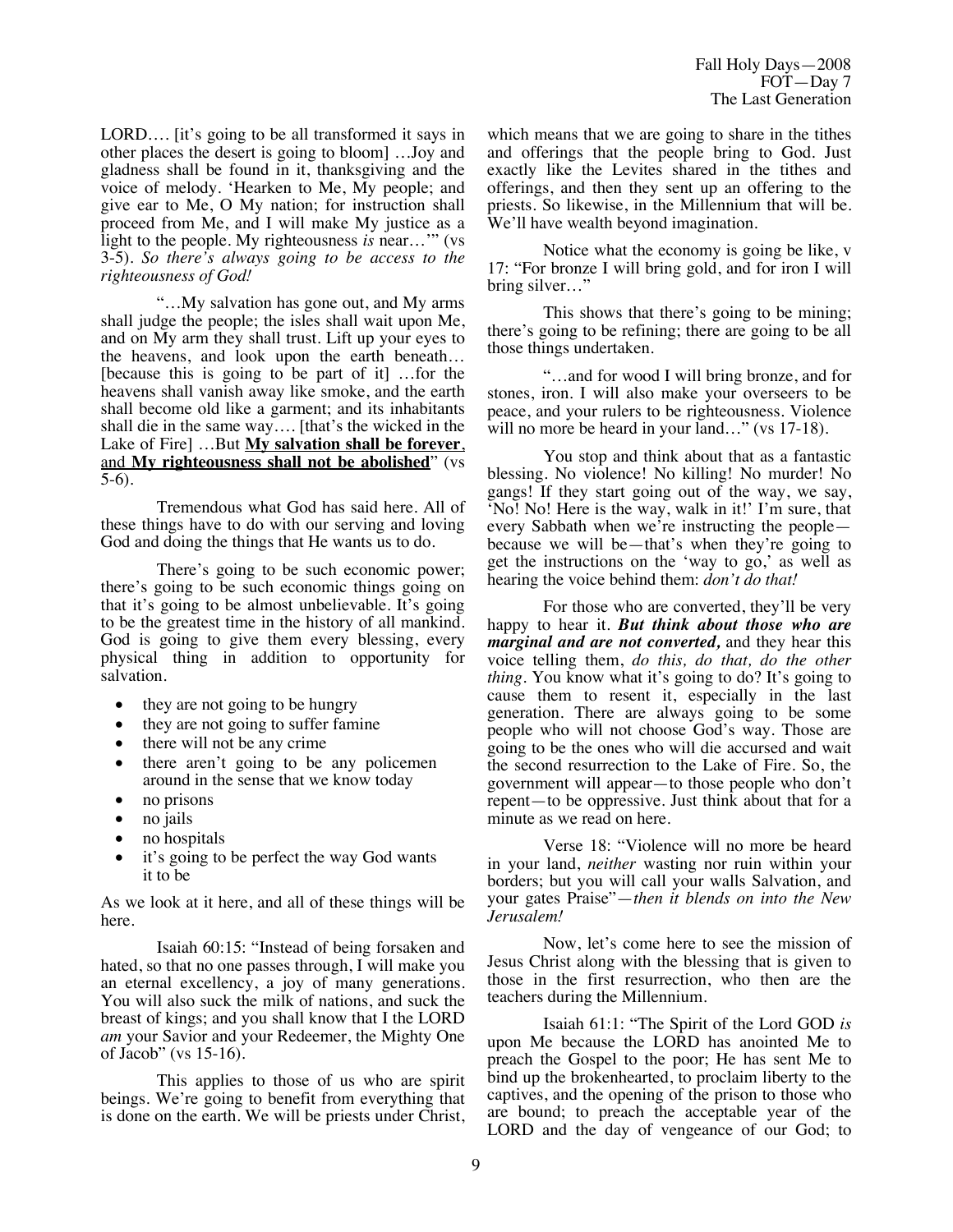comfort all who mourn" (vs 1-2). *Part of this was fulfilled during the first coming of Christ!*

Verse 3: "To appoint to those who mourn in Zion, giving to them beauty for ashes, the oil of joy for mourning, the mantle of praise for the spirit of heaviness; so that they might be called trees of righteousness, the planting of the LORD, that He might be glorified.' And they will build the old wastes, they will raise up the desolations of former times. And they shall repair the waste cities, the desolations of many generations" (vs 1-4). *It's going to really be something when they do that!*

Verse 5: "And strangers will stand and feed your flocks, and the sons of the stranger *will be* your plowmen and your vinedressers." *It's going to be a time of really fantastic things that are going to be taking place.*

Verse 6: "But you shall be called the priests of the LORD; it will be said of you, 'The ministers of our God'; you will eat the riches of the Gentiles… [we are going to have wealth given to us] …and you will boast in their glory. For your shame *you will have* double; instead of dishonor they will rejoice in their portion; therefore, in their own land they will possess double; everlasting joy will be theirs. 'For I the LORD love justice, I hate robbery for burnt offering; and I will direct their work in truth, and I will make an everlasting covenant with them. And their seed shall be known among the Gentiles, and their offspring among the people; all who see them will acknowledge them, that they *are* the seed the LORD has blessed" (vs 6-9).

Then it blends into those of us who will be serving as kings and priests during the Millennium: v 10: "I will greatly rejoice in the LORD, my soul will be joyful in my God; for He has clothed me *with* the robes of salvation, He covered me with the robe of righteousness like a bridegroom adorns *himself* with ornaments, and like a bride adorns *herself* with her jewels; for as the earth brings forth its bud, and as the garden causes that which is sown to grow; so the Lord GOD will cause righteousness and praise to grow before all the nations" (vs 10-11).

So this is quite a magnificent way of explaining what is it going to be like all during the Millennium.

Now let's go to Rev. 20 and pick up the rest of the story. Let's find out that there are some people, in spite of all of this, toward the end of the Millennium, and even during the Millennium because there will be those who will die accursed and will wait the second resurrection to the Lake of Fire; which will be the few. But at the end of the Millennium we are going to see *a great case of*  *complacency and the pull of human nature of those who are not converted, who are not accepting the salvation that God gives!* And they will not want to be part of what's going on.

What did God do with Adam and Eve when they sinned? *He exiled them from the Garden of Eden because it wasn't time for them to die! If He would have executed them*—'the wages of sin is death' and in the eating of the fruit: 'in the day that you eat thereof in dying you shall surely die'—*if He would have carried out that penalty right at that moment, there wouldn't be anymore mankind!*

So, God has let mankind go his way. And Adam and Eve, when they went their way, He exiled them out of the Garden of Eden and placed Cherubim at the east entrance to 'keep the way of the Tree of Life' so they couldn't get in there. However, they probably met God out there at the east entrance and conversed with Him and so forth.

Then we find another exile when Cain killed Abel; and God did not execute the death penalty against him. What He did, He cursed him and sent him away to the 'land of wandering.' After the Flood—of course, the Flood destroyed all the wicked at that time—God made it known that the nations, when they became evil, that God would send armed forces against them and carry them off into captivity—just like He did with the ten tribes of Israel and the house of Judah. The house of Judah went into captivity twice! The final time in 70 AD and there're just a few that have come back to the area they like to call Israel today.

So whenever people sin and God does not want to execute the death penalty against them at that particular time, *He exiles them!* Now if we can put this together and understand what we're talking about in Rev. 20, we have to go back to the fulfillment of the Day of Atonement when Satan is cast into the abyss:

Revelation 20:1: "Then I saw an angel descending from heaven, having the key of the abyss, and a great chain in his hand. And he took hold of the dragon, the ancient serpent, who is *the* Devil and Satan, and bound him *for* a thousand years. Then he cast him into the abyss, and locked him *up*, and sealed *the abyss* over him, so that he would not deceive the nations any longer **until the thousand years were fulfilled**…" (vs 1-3). *Many have wondered*:

- Why did God do it this way?
- What was the purpose of not eliminating Satan altogether?
- Why just eliminate him for a thousand years?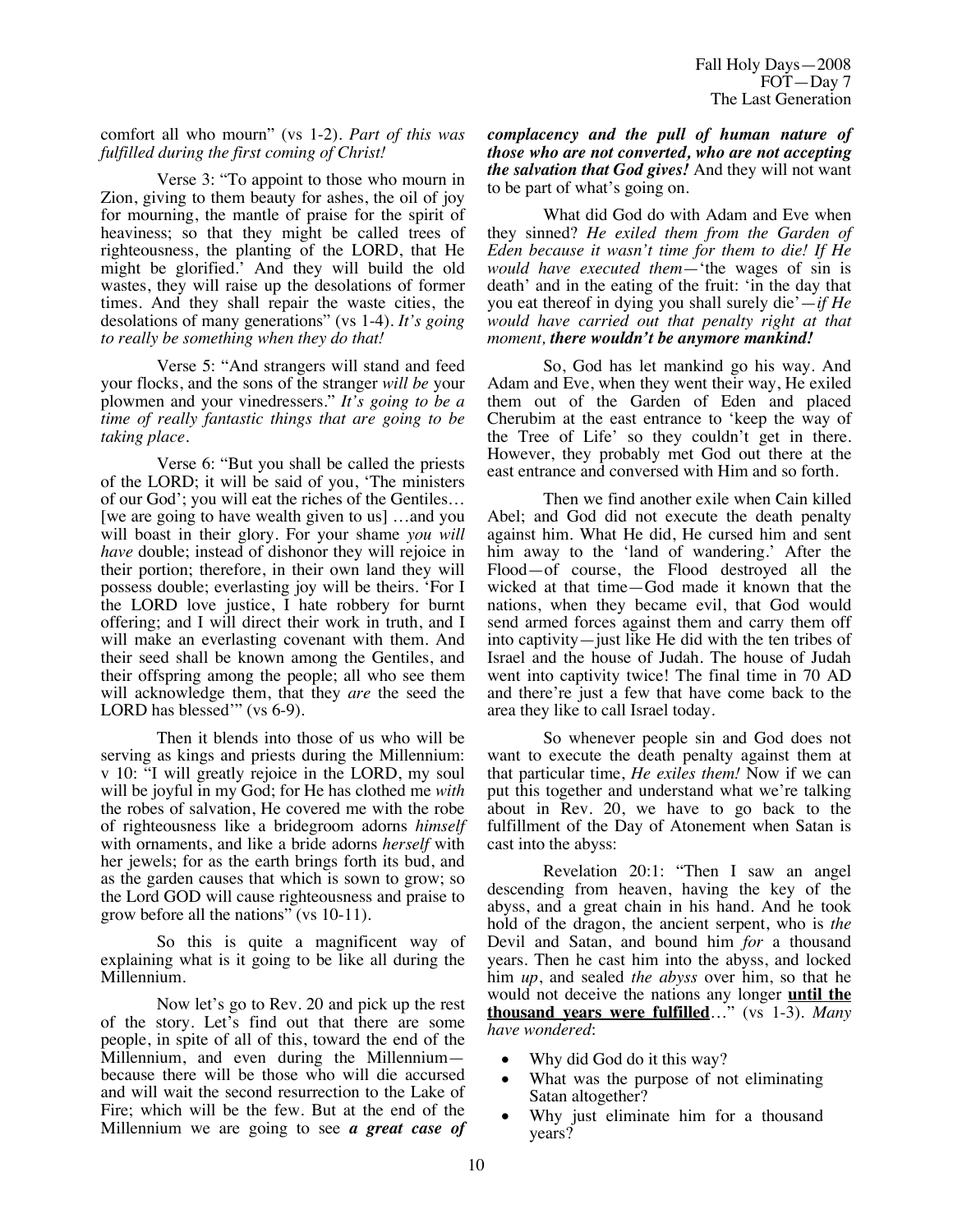Fall Holy Days—2008 FOT—Day 7 The Last Generation

*Notice what it says when the thousand years was fulfilled*:

"…and after that it is ordained that he be loosed *for* a short time" (v 3) *We're not told exactly how long a short time is!* 

- Why is this going to happen?
- How many people are going to be involved?

We're not told how many will be involved. But the truth of the matter is that even though the Kingdom of God is on earth and there are going to be great blessings and tremendous things for all human beings, *God is not taking away choice!*

- people have to *choose* to repent
- they have to *choose* to love God
- they have to *choose* to obey God
- they have to *choose* to desire eternal life

There will still be that part of human nature in some people, that they will resent the kind of teaching and instruction and direction that they are given. They will not want to submit to God's way. So there will be some sinners.

When the population increases all during the Millennium, and we don't know how many billions of people are going to be on the earth *in the last generation* of the Millennium, but it's not inconceivable that it's going to be billions and billions of people. Because men and women are going to be fruitful and multiply because God wants many, *many, many* sons and daughters in His Kingdom. He is determined that they all have to be fleshly human beings *first!* Those who repent and accept God's way will receive eternal life. *Those who don't will be rejected and face the Lake of Fire!*

During the Millennium the sinners will die, that's their first death. Toward the end of the Millennium we have *some rebellion, plus complacency and the carnality of wanting to go their own way!* What you might say, we have a huge case of Laodiceanism; because they look back and they see all the things that have been the same for years and years, and human nature desires something different. They will choose and God will open the door for them to choose it so that He can bring upon them what we find here in:

Revelation 20:7: "Now, when the thousand years have been completed**, Satan shall be loosed** out of his prison."

Here's what's important: all during the

Millennium Satan is not there. All those who reject salvation will do so *knowingly,* because Satan is not there to deceive them. So, at the end of the Millennium we have these people who *knowingly*  reject salvation, and yet, God has not come to the point that they should die. God follows what He's always done: He exiles them! Where does He exile them?

Verse 8: "And he shall go out **to deceive the nations** that *are* in the four corners of the earth, Gog and Magog…"

Remember how we covered at the beginning of the Millennium the epitome of sin and rebellion was Gog and Magog and the armies that they brought against Israel after Christ was here, returned to Israel their own land, and the Millennium had begun.

*God has reserved in the geographical area of Gog and Magog a place of exile!* How do we know that it's not the people of Gog and Magog? Well, very simply, because if God, Who says He's no respecter of persons, destined all of Gog and Magog never to receive salvation, then He surely would have been a respecter of persons. So, this cannot refer to the people alone, but to the area of Gog and Magog.

"…**to deceive the nations**… [that means there are people from every nation who are there] "…**Gog and Magog, of whom the number** *is* **as the sand of the sea, to gather them together for war**" (v 8).

This doesn't tell us how many there are. And the reason it doesn't is because God yet does not know, because they haven't made their choice to go God's way or reject God's way. It's going to be from all nations. There will be those who will not serve God, those who will reject salvation and now, in order to prepare for the fulfillment of the Last Great Day, God has to do something with all of these who have been exiled because of their rebellion and their sin. So, He sends them to Gog and Magog.

Now Satan comes! Satan comes! He's going to appear, as he always does, as an angel of light. And he's going to say to them: *I am the real God. Down here in Jerusalem is the false god.*

Just like it was when Jesus returns. The false Christ and the false Prophet are going to say, 'That which is coming in the heavens is the antichrist.' As a matter of fact, even the Catholic prophecies say that the antichrist will reign for a thousand years and abolish all idols. Now that tells you they know something! *Yes, indeed! Satan comes out and says*: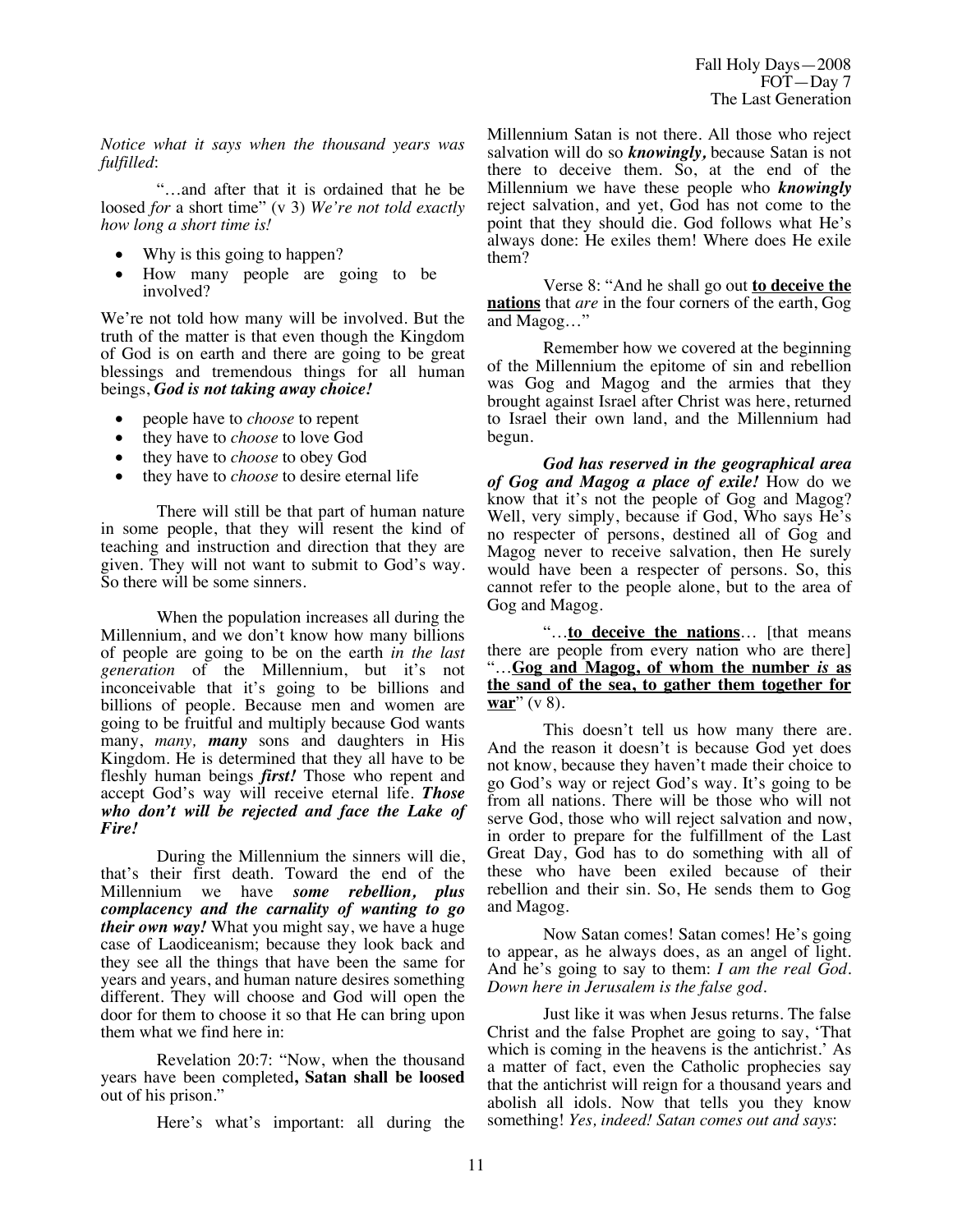I am the real God. Now you deserve what is down there. You deserve it; it is your right. What we need to do is arm ourselves because these people don't have any weapons. These people down here, they don't even have any bars. As you know, you came from there. They don't have any bars. They don't have any bars of iron to protect themselves. They don't have any implements of war. So, what we're going to do is make implements of war and we're going to go forward with this.

I imagine he's even going to set up the false religious system again where they're worshipping Satan the devil, and he's going to stir them up in a ravenous state to come down and to take what 'rightfully belongs to them.' Because he does this: "…**to gather them together for war**." *That's the purpose!* What's going to happen to them? *This is why God does it*:

Verse 9: "Then *I saw* them go up upon the breadth of the earth and encircle the camp of the saints, and the beloved city; and fire came down from God out of heaven and **consumed** them."

What is that? *They're all destroyed! That's their first death!* All of those who reject salvation and are incorrigibly wicked must die *two* deaths! There has to be a first death for all of those who rebel and were sent off into exile into the area of Gog and Magog, *they all die!* 

Then the last thing that is going to happen, and here's what's going to take place at the *end* of the Millennium, the very fulfillment of God's Word. Satan will have no longer any purpose at all. Because as we will see tomorrow, those who are resurrected in the second resurrection for salvation, Satan the devil will not be around.

Verse 10: "And the Devil, who deceived them, was cast into the Lake of Fire and brimstone, where the beast and the false prophet *had been cast.*" *They were cast in there at the beginning of the Millennium!*

We know that flesh cannot be tormented by fire day and night. It burns up. It's like being thrown into the rolling volcanic lava flow or a volcanic lava lake that is just seething with lava. Anyone's thrown in there, you're ashes in nothing flat.

"…and they…" (v 10). This is a difficult thing in the Greek, because 'they' does not refer to the beast and the false prophet, but *it refers to Satan and his demons!*

"…*Satan and the demons,* shall be tormented day and night into the ages of eternity" (v

10).

What is the final thing that is going to happen to them? *They are going to be put into outer darkness.* They're cast into the Lake of Fire first, and then they are removed to outer darkness, never again to deceive; never again to make war.

Let's come here to the book of Jude—the last of the General Epistles—and we will see their fate; and we will see what God says it's going to be. This is the fitting punishment for Satan and the demons, and this will be more torment than being in a Lake of Fire.

Jude 6: "And the angels who did not keep their own original domain, but deserted their habitation…"

That was in Satan's rebellion before man was created and a third of the angels followed him.

"…He is holding in eternal bonds under darkness unto the judgment of *the* Great Day" (v 6). *This is the judgment right here, just before the great day occurs!* 

Verse 7: "Just as Sodom and Gomorrah and the cities surrounding them, in the same manner as them—having given themselves over to sexual debaucheries, and having gone after different flesh, are themselves exhibited as a *perpetual* example of undergoing *the* punishment of eternal fire"—*which came down out of God and destroyed them!*

What happened with Sodom and Gomorrah should be a lesson for everyone; *should have been a lesson for those in the last generation!* If you rebel against God, though God let's you live and though God let's you sin, *know* that judgment is coming! Just like fire came down on Sodom and Gomorrah and consumed them and the cities all around; so likewise, those who rebelled against God and were exiled and allowed to live in their sins in exiled area of Gog and Magog, when they came down to battle against Jerusalem fire came down from God and destroyed them all, just like He did with Sodom and Gomorrah.

Verse 8: "In the same way also, these dreamers *of filthy dreams* are defiling *the* flesh, and are declaring as invalid *the* Lordship *of God,* and are blaspheming *the* Divine powers." *That's exactly what Satan is going to inspire them to do, to gather them together for battle!*

Verse 10: "As for these, whatever things they do not understand, they blaspheme; but whatever things they understand by instinct, as irrational brute beasts, they are corrupting themselves in these things…. [that's just showing